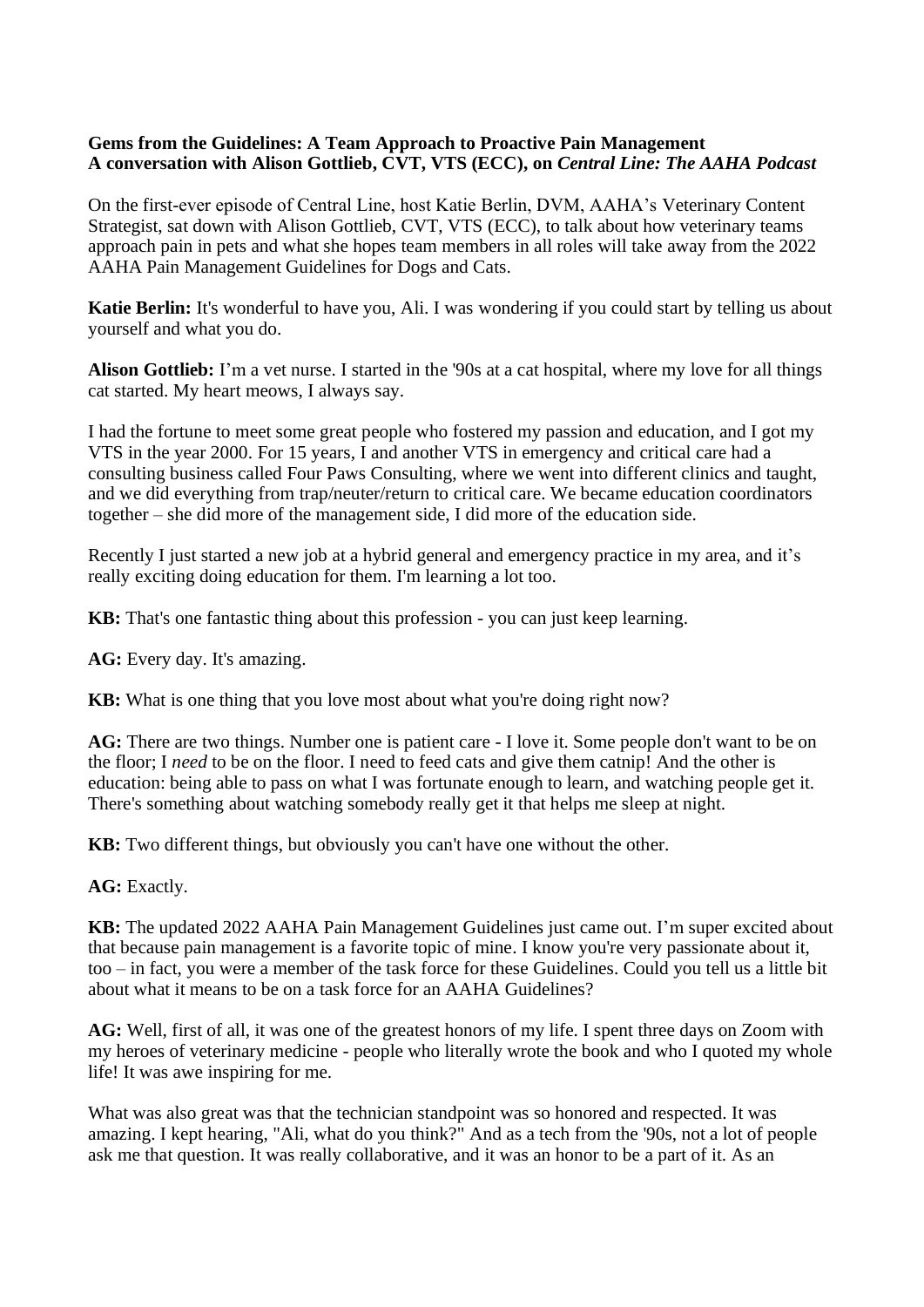educator, I love AAHA guidelines for everything. So to be a part of this one in particular was really just almost a dream come true.

**KB:** I love to hear that. It's kind of ridiculous, isn't it? That as a tech from the '90s, people don't ask your opinion a lot?! Of all the people whose opinions matter, it's somebody who's been a technician since the '90s! You have seen some stuff! I know in my first practice out of school, the technicians carried me. And this was in New York - all of the technicians were licensed techs, and they ran the place. Without them, I still wouldn't know how to express anal glands properly! You all are really the backbone of what we do, and it's so backwards that your opinions sometimes aren't heard or valued. So I love to hear that about the task force.

From your experienced point of view as a credentialed technician, what is one thing that we could be doing differently as a profession in the area of pain management?

AG: The big thing is to be proactive, not reactive. We've definitely made huge leaps and bounds, but I think we're still kind of in that reactive phase, the lame dog or the aggressive cat, and I think we really need to look at this as a life-long education from the time they're puppies and kittens, and not react once there is a problem.

**KB:** That is a big message that I took from these guidelines - the idea of being proactive about pain. Do you feel like this is something that requires more work on the part of the veterinary team, the veterinary client, or both?

**AG:** Both, absolutely both. I think it starts with the team and client education. And that's one area we could work on - because we all know if we don't educate clients, they get education elsewhere that may not be as reliable. I also think it's important for our morale to help with client education. It's frustrating for us when clients aren't educated, so educating them is a win-win for everybody, and the patients end up getting the benefit.

**KB:** We can get frustrated with clients who don't seem to know what's going on, and yet we're their best source of information. Sometimes I think we're caught in our own bubble and don't realize this is an opportunity, rather than a barrier to providing care.

These guidelines have so much content, and I'm really excited for everybody to read them and get familiar with them too. What are some pearls from these guidelines that you want people to take away from these above all else?

**AG:** As a cat person, I must say, feline pain is neglected for so many reasons. Even as a veterinary community, I don't think we're really aware of how much osteoarthritis [OA] pain there is in cats. Recognizing feline pain can be more difficult than in their canine counterparts. We have to be more creative and rely on owners as well. Just like everything in vet med, it's a team sport. This is not a veterinarian problem; it's not a technician problem; and this is not an owner problem or a CSR problem. If we work together as a team, this is doable. And these guidelines really help organize that and make it doable. But it's all about the cats for me!

**KB:** Cats don't make it easy for you, do they?

## **AG:** No, they don't!

I think about a cat I had years ago; his name was George. George was inter-cat aggressive with one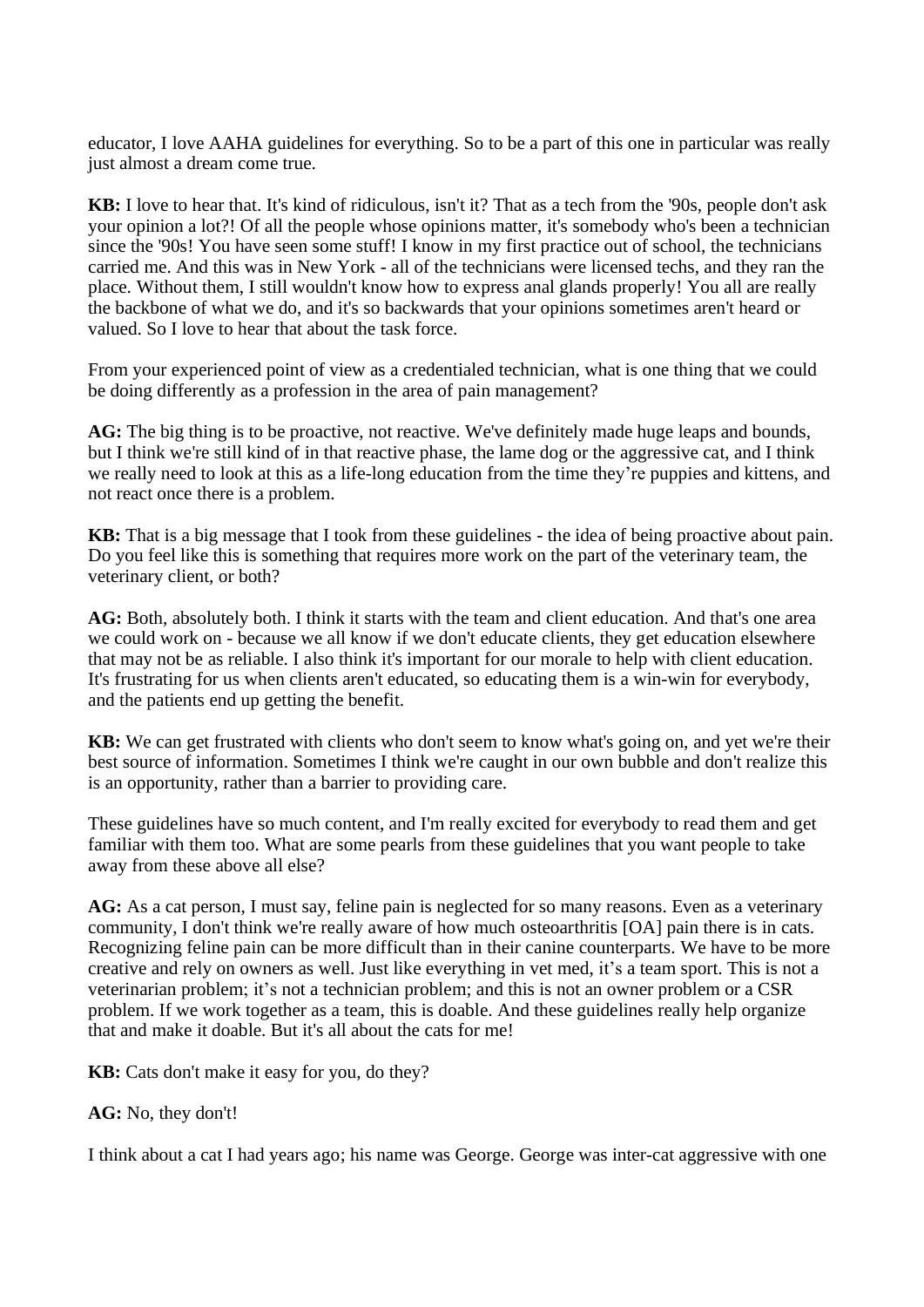particular cat in my house whose name was Waffles, who was kind of feral so he was nervous on a good day. It was weird because George got along with everyone else except Waffles - he wanted to kill Waffles. Waffles was twice his size and just terrified. And I did all the things - the pheromones, the meds, separating and introducing and all that, and nothing was helping. I actually considered rehoming Waffles because I felt so bad that I didn't know how to make this better for him.

George wound up having a full urinary obstruction, and I brought him in, and at that time I did a perineal urethrostomy [PU]. He had not obstructed previously, but I was traveling a lot and I was worried, so I did a PU. And the minute I brought George home from the hospital after surgery, he immediately bonded with Waffles and the two of them were inseparable until the day George died.

This is one of the most profound lessons I've ever learned. What I learned was that George was uncomfortable and he was taking it out on Waffles, and once his discomfort was alleviated, he was able to bond with Waffles. Those kinds of things, I think, are really life-changing for us and them.

**KB:** We've all seen those cats that come in with severe stomatitis, and then they're a different cat when we pull those teeth – and the owners can't believe it either! We've been letting cats down, but we also know how to help them, and we just need to learn to listen a little bit better.

There definitely is sometimes a breakdown in communication, even within the veterinary team, about what is going on in terms of pain and how we can best get ahead of it. The front office team doesn't always get the same level of education in pain management and patient comfort. How do you think we could do a better job of involving the entire team in pain education and being aware of what pain looks like?

**AG:** Finding the right way to communicate in each practice definitely helps. I think having what I like to call a "pain team" is incredibly helpful. Putting people like us, who are passionate about relieving and recognizing pain, together as a team, means they can either disseminate information or they can be in charge of dealing with painful animals. Especially long-term chronic pain patients these are frequent flyers, and they need a lot of care.

Picking out these people who are our pain heroes and having them foster this communication is incredibly helpful for the pet owners - to keep communicating with the same people who understand their frustrations.

**KB:** The idea of a team of champions who are really well-versed in and passionate about pain management is so interesting, because we can feel like we each have to do it all in this profession. Having a pain-focused team, including client care representatives, makes so much sense - they are really the ones who can get in front of that pain first by asking the right questions and listening to the owners who are upset.

**AG:** Communicating with them and even just watching them in the waiting room - there's a lot of information to be gathered there, so it's important to include CSRs in the education.

**KB:** What do you think is one actionable step practices could take to start involving interested members of the client care team in pain management?

**AG:** Great question. I'm a checklist person. There are some really great checklists out there for OA pain, and I think that's a really great way to dip your foot in the water. They're easy, a lot of them have pictures and videos, and they can be emailed or filled out in the waiting room. They're a great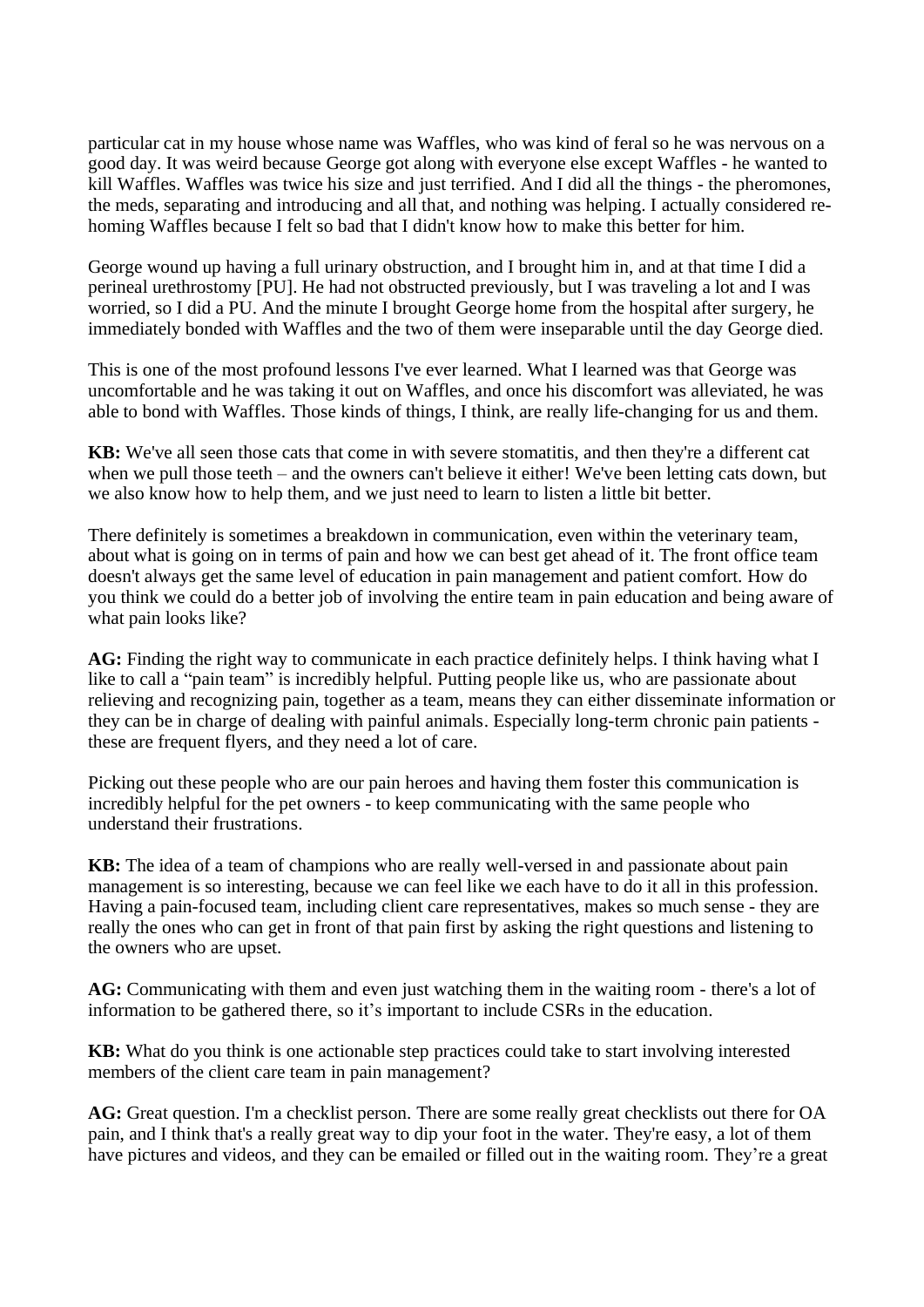way to start getting people involved, and you'll see that animals will score differently before and after treatment has started.

**KB:** We don't have to reinvent the wheel in order to get people more involved in pain awareness and pain management.

**AG:** Exactly.

**KB:** We have linked to some of those resources on the website for these Pain Management Guidelines. I highly encourage people to look at those and see what might be right for their practice; there's so much good stuff out there.

Ali, I really wanted to ask you about the tiered approach in the Pain Management Guidelines. This approach really breaks down how to think about pain and what steps we should be taking first in each patient, then moving through the tiers to add on treatments and therapies as necessary. Do you feel like that tiered approach is making sense of how we've been handling pain so far, or do you think it's a new paradigm that's going to require us to have a mindset shift?

**AG:** That's a great question. I think it's a little bit of both. I think it's primarily new though. Unfortunately, we think of how we're going to deal with the pain when patients present with the problem. In the tiered approach, every patient needs to be thought of as a potential pain case, and every patient really should be evaluated for pain. It also breaks down the approach for chronic vs acute pain, which is really important as well.

And then the other part I think it helps with is the follow-through. Just because we sent the dog home on pain medication does not mean that we've alleviated the pain.

**KB:** And sometimes with acute pain, we still could use a little help, such as tools like the Feline Grimace Scale. You'll find a link to the Feline Grimace Scale and the app on the Pain Management web page.

**AG:** I use the app every day.

**KB:** You've been doing this a long time, and you still find that that app helps you! That's a good lesson right there - that sometimes we need a little bit of help to figure out what's going on with our patients.

**AG:** I do pull it out every single day and I'll write in my treatment notes what score they got on the app.

**KB:** We know chronic pain in particular doesn't just miraculously melt away. That seems like a really good place for other team members to get involved in the follow-up, would you agree?

**AG:** Absolutely. People who are dedicated to PT and weight loss are incredibly helpful, because that is all follow-up.

**KB:** That brings up a good point, that pain management isn't all about drugs. There are non-drug therapies that are really important in the management of chronic pain especially, and that seems like a place where we can get very easily overwhelmed.